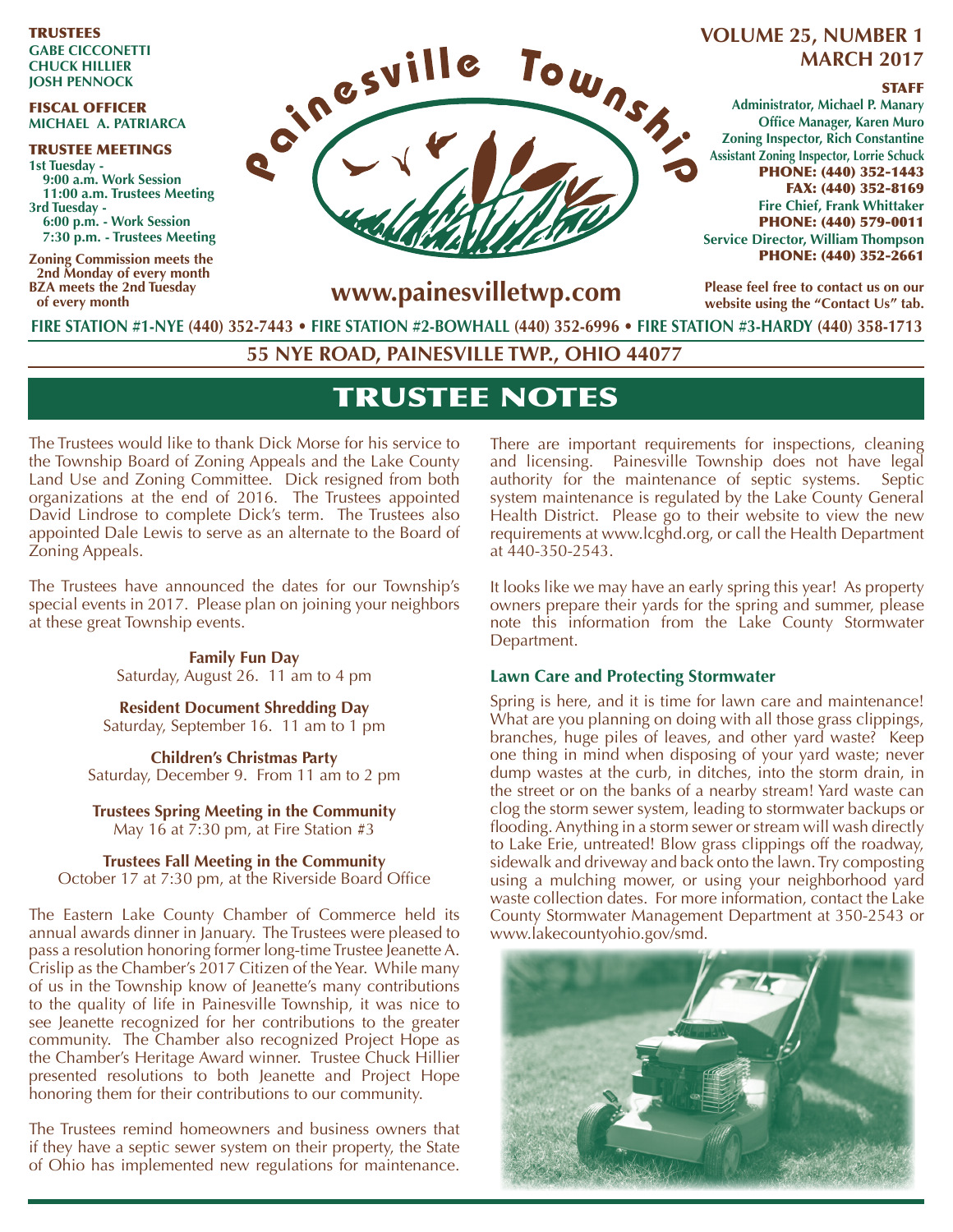# ROAD SERVICE DEPARTMENT

# FIRE DEPARTMENT

The brush, leaf, and yard waste drop-off area will open on Saturday, April 1st. The drop off site will be open on Saturdays from 10:00 am until 2:00 pm, and on Wednesdays from 7:30 am until 3:00 pm. This service is for Painesville Township residents only, and yard service contractors are not permitted. A member of the Service Department will be there to assist residents with their yard waste.

Please note, since the weather is turning warm earlier than normal this year, the drop-off area will be open for residents who wish to bring their yard waste on their own. The drop-off site will not have employees there to assist before April 1. The drop-off site will be open Monday through Friday from 8:00 am until 3:30 pm. Normal hours will resume on April 1.

In 2016, over 5,300 residents were served at the drop-off area resulting in 282 truckloads of brush and 154 truckloads of leaves hauled away. Our crews also collected over 150 Christmas trees in January. All of the yard waste and Christmas trees are taken to local nurseries for recycling.

The annual curbside brush collection will be held on Monday, June 5th, 2017. All brush must be tied in bundles not exceeding four feet in length and placed at the curb by 7:30 am on Monday, June 5th.

The Service Department will be patching holes as weather permits. Please be aware that not all of the roads in Painesville Township are maintained by our Service Department. listing of the roads maintained by either the Lake County Engineer's Office or ODOT can be found on our website at www.painesvilletwp.com. Open the Service Department tab to view that list.

All curbed roads in Painesville Township will be swept three times during 2017, through an agreement with the Lake County Stormwater Management Department.

The Painesville Township Fire Department celebrated its 50th anniversary as a permanent, full-time fire department in 2016. The department was<br>formed by the Township formed by the Township Trustees on February 1, 1966. The Department held a dinner at Hellriegel's Inn on November 18 to celebrate the anniversary. The dinner was attended by 100



current and former firefighters. Chief Frank Whittaker brought in many newspaper articles, pictures, and memorabilia that explained the history of the department. The comradery between the former and current members of the department was truly enjoyable. Trustee Chairman Chuck Hiller presented a Resolution from the Trustees to the Department honoring it for the many sacrifices that the firefighters have made for our residents, and for the many services they provide to make Painesville Township a safe place to live.

The Fire Department has matured from a part-time department to a full service, professional unit that is on par with any fire department in the State of Ohio.

#### **Smoke Detector and CO detectors**

If you didn't replace your batteries in your smoke detector and CO detector when the time changed, it's never too late to install fresh batteries. CO or Carbon Monoxide detectors take a little more up keep; they have a chemical cell that gets used up over time. They may require a battery and a cell replacement if your model allows for a new cell to be installed. You might need to replace the entire unit; most CO detectors will give a different alarm if the chemical cell is dead or needs attention. Remember CO or Carbon Monoxide is colorless and odorless. The symptoms of CO poisoning can mimic the flu, persistent headache and fatigue. We are happy to come to your home and check the Carbon Monoxide levels. Call the Fire Department at 440-358-1713 to schedule a visit.

**visit us on Facebook at Painesville Township Fire Department**

# TOWNSHIP NOTES

All three Fire Stations, the Service Garage, and Township Hall adopted Project Hope for our Christmas project in 2016. We filled one and a half vans full of food, clothing, water, miscellaneous supplies and gift cards for this worthy cause. Thank you to all who donated!

Many residents have asked about the proposed development at the former Fairway Pines Golf Course. After numerous meetings with representatives from Ryan Homes, the Trustees approved a development that will consist of 257 single-family homes. The first phase will see 157 homes built. After phase one is complete, Ryan Homes will build another 100 homes. Ryan Homes still has to receive approval from several Lake County agencies before they can begin construction. The company hopes to break ground in the fall of 2017 and begin selling homes early in 2018.

An important component of this development will be the construction of a regional detention pond that will reduce flooding in the area surrounding Fairway Pines. The Trustees asked Ryan Homes to give the Township an easement for the detention pond, which eliminated the need for the Township to purchase land for the detention pond. The detention pond will be constructed separately from the housing development.

The Illuminating Company, aka First Energy, has hired a company to inspect every electric pole in Painesville Township. The name of this company is Osmose Utilities Service. This company will dig a two-foot-deep hole around each pole, and then wrap the section that is underground in plastic. When they are done, they will replace the soil around the pole. Since the electric poles are in the public right of way each property owner is required to allow this inspection. This work will be ongoing for the next few months throughout the Township.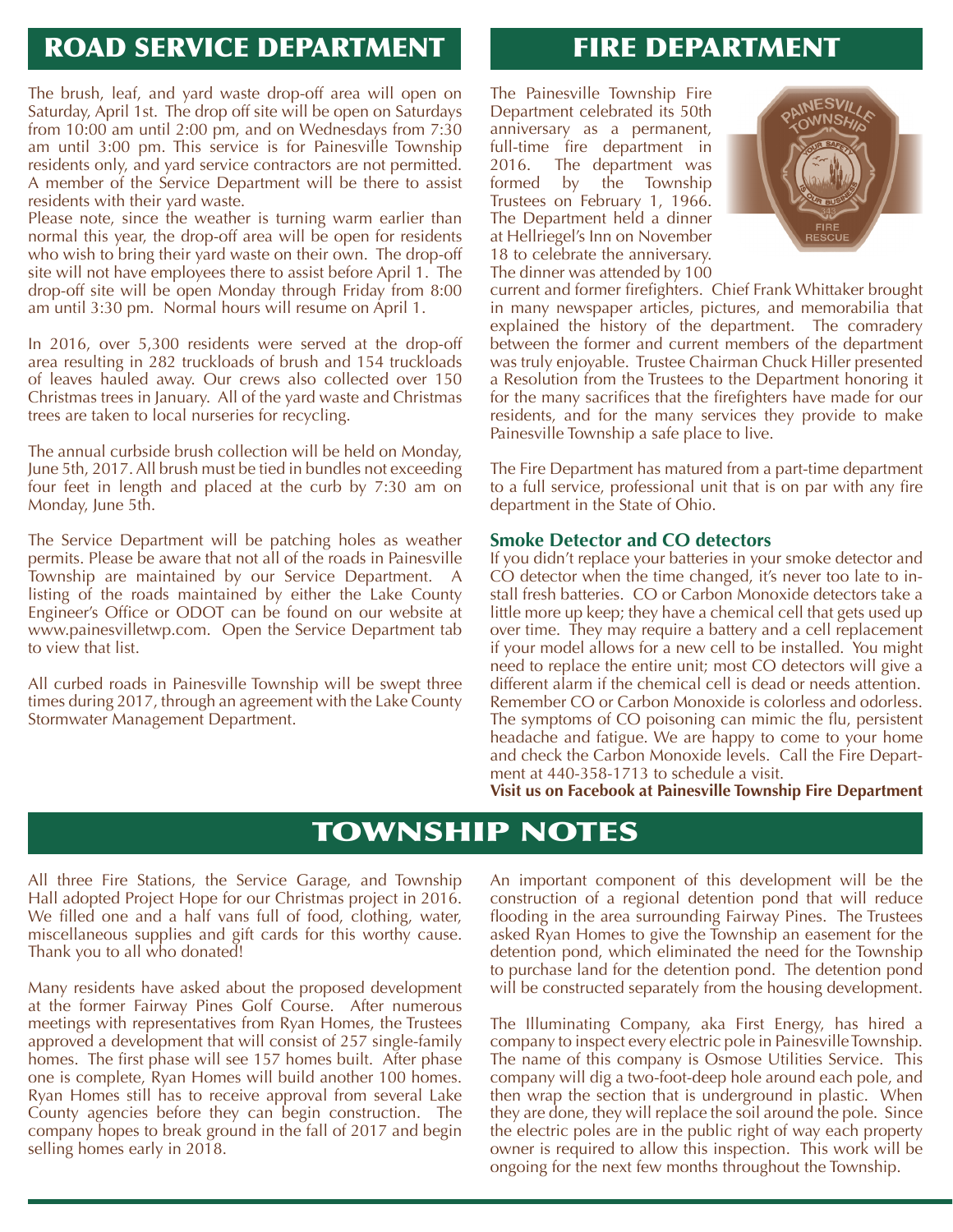# **ZONING DEPARTMENT**

#### **Zoning Permits**

Many of our residents and business operators are familiar with what type of building projects and activities require a zoning permit. However, an occasional reminder may be helpful for those either new to the community or for those of us who may have forgotten. A zoning permit is required if you plan on:

- Building a house, an addition to a house, a deck, a fence, an accessory building, an addition to an accessory building, a leisure structure (such as a gazebo), a swimming pool (inground or above-ground) or any alteration to an existing structure which either changes the roofline or changes the distance between an exterior wall and any property line.
- Temporary portable storage units.
- Establishing a home occupation
- Placing signs on properties (some signs which do not require permits do have restrictions)
- A new business startup
- Moving a business into a new location

Our Zoning Staff is here to assist and guide you through the permit process. We would like to encourage you to contact us when your project is in the "idea" stage so that we may help to avoid any "zoning surprises" in the middle of your project.

### **Zoning violations**

Our Zoning Staff also investigates and prosecutes zoning violations. Many times folks seem to be unaware that they had conditions on their property which constituted a zoning violation. The list below indicates some of the more common violations which need to be addressed.

- Outdoor parking / storage of inoperable or unlicensed vehicles (this includes trailers and recreational vehicles).
- Off street parking is required to be on a hard surface.
- Expansion of a parking surface or driveway must be on concrete or asphalt.
- Outdoor storage of used tires, wheels, inoperable tools and equipment, discarded household items such as appliances.
- Storage, collection or accumulation of equipment, machinery or building materials, except as necessary for current construction upon, or current maintenance or repair of the premises.
- Building a structure which requires a zoning permit without obtaining a permit before construction.
- Commencing a business use on a commercial property without obtaining a Zoning Use Compliance Certificate.
- Placing illegal signage (particularly temporary signs and banners and yard signs).

### **WHo To CAll?**

Painesville Township receives many of its services from Lake County. Here is a list of departments and telephone numbers for whom to call when you need help:

Lake County Council on Aging – 440-205-8111 / www.lccoa.org. For assistance with senior citizen issues.

Lake County Building Department – 440-350-2636 / www.lakecountyohio.gov. For building permits, inspections, housing codes, building demolitions, electric, plumbing, heating and air conditioning permits.

Lake County Engineer – 440-350-2770 / www.lakecountyohio.gov. For help with potholes, snow plowing, debris and dead animals, and drainage issues on County roads.

Lake County General Health District – 440-350-2543 / www.lcghd.org. For help with sewage systems, birth certificates, children's health services, WIC, health clinics, mosquito problems, air quality, and many home and family educational resources.

Lake County Job and Family Services – 440-350-4000 / www.lakecountyohio.gov. For help with children's services including child support, reporting child and/or elder abuse, and employment training.

Lake County Sheriff's Department – 440-350-5531 nonemergency number. www.lakecountyohio.gov

Lake County Soil & Water Conservation District. – 440-350- 2730 / www.lakecountyohio.gov. For help with streams, creeks, and ditches. Information about rain barrels and composting.

Lake County Stormwater Management Dept. – 440-350-5900 / www.lakecountyohio.gov. For help with untreated stormwater runoff such as non-hazardous chemical spills, storm sewer blockages/flooding, detention ponds and ditch maintenance.

Lake County Utilities Dept. – 440-350-2070 / www.lakecountyohio.gov. For assistance with sanitary sewer service, water service, and the County landfill (440-350-2644).

Lifeline – 440-350-9160 / www.lclifeline.org. For help with heating bills (HEAP), air conditioning in the summer, income tax preparation and rental assistance. All Lifeline services are income-based.

This is a partial list of the County Departments that provide services to our residents. All of the departments are happy to answer your questions about the services they can provide to you. If you are not sure who to call for assistance, please feel free to call Township Hall, and we will do our best to help you find the department that can help you with your question.